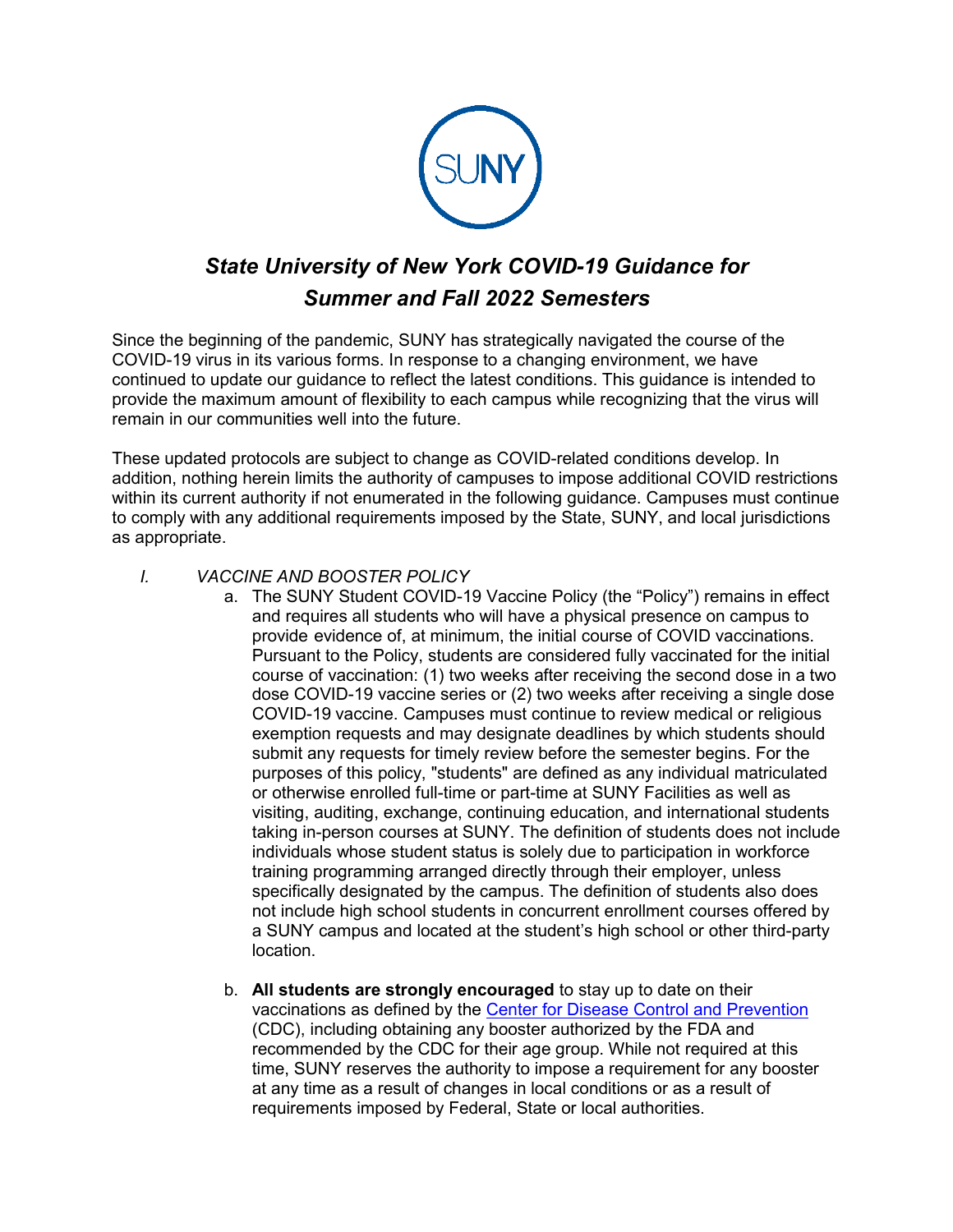- c. Students enrolled in any program or course or who are participating in a clinical or internship held at a third-party location must continue to comply with all health and safety guidelines, including any vaccination or testing protocols that are in place at the third-party location.
- d. Campuses, in consultation with the local health department, may provide an exemption for students who are not registered for in-person classes but who will utilize campus facilities in person on a limited basis as defined by the campus. Students must sign an attestation acknowledging understanding of such limitations.
- e. Non-SUNY students participating in non-residential summer programming such as athletic, music, or other camps are not considered "students" subject to the COVID-19 Vaccine Policy. Campuses should consult with their local health departments in determining safety protocols for such programming.
- f. Campuses, in their sole discretion, may at any time impose additional vaccine requirements, including a requirement for any boosters, for other campus activities including access to certain campus facilities.

# *II. RETURN TO CAMPUS TESTING*

While not required, campuses are encouraged to develop a plan to test all students upon return who will have a regular physical presence on campus.

### *III. MASKS & SOCIAL DISTANCING*

- a. At all times, Campuses will continue to monitor local conditions and determine if mask mandates are required. Such assessment should include an evaluation of CDC guidance and any metrics that exist at that time. Campuses may continue to maintain the mask requirement in any venue or with any specific population on campus in their sole discretion. If it is determined that any element of the mask mandate will be changed, it must be clearly communicated with students and employees.
- b. Campuses must maintain a clear plan for actions they will take in the event that cases in the community or on campus begin to increase.
- c. All students, faculty, and staff need to follow the masking requirements for activities or instruction delivered at a third-party location.

#### *IV. TESTING*

- a. Mandatory surveillance testing will continue for any student with a regular physical presence on campus who has a campus approved medical or religious exemption.
- b. Campuses, in their discretion, may implement a regular surveillance testing program of all individuals, regardless of vaccination status. This may include regular testing of employees pursuant to a campus level labor management agreement.